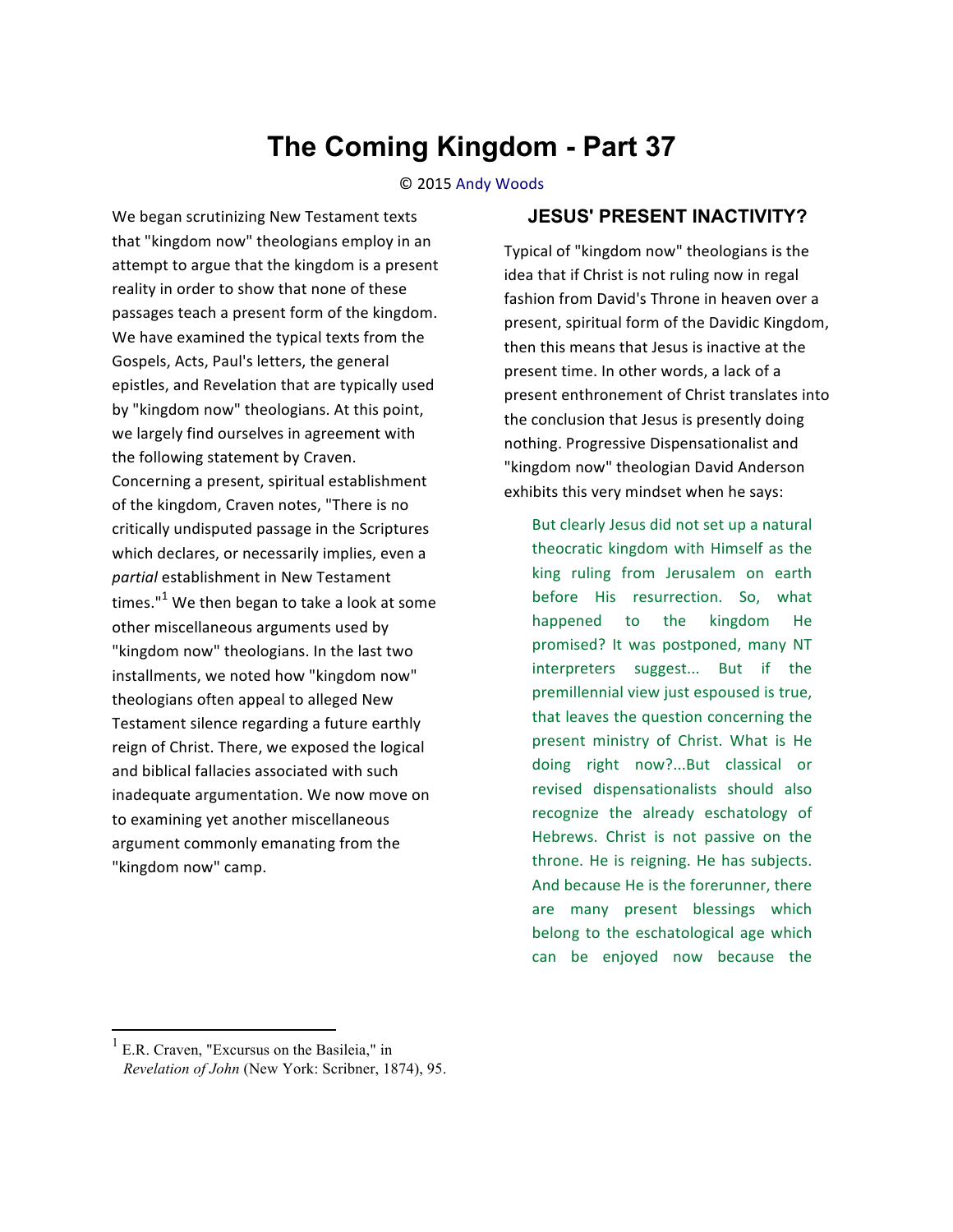Davidic Covenant with some of its blessings has been inaugurated. $<sup>2</sup>$ </sup>

Is the mindset valid that says if Jesus is not reigning now as king then He is presently doing nothing? Just because traditional Dispensationalists resist the idea that the present age should be characterized as the Davidic Kingdom, this does not mean they also believe that Jesus is somehow inactive or doing nothing at the present time. This mischaracterization represents a "straw man" argument since traditional Dispensationalists have long categorized the present, active ministry of Christ as His "Present Session" rather than His Davidic reign. While not corresponding to what the Old Testament predicts concerning the Davidic reign, traditional Dispensationalism has long recognized Christ's "Present Session" as an active session in which Christ, while at the right hand of the Father, is involved in numerous activities.<sup>3</sup> As Waterhouse well states, "The Bible teaches that Christ is now at the right hand of God in glory (Acts 7:56; Col  $3:1$ ; Heb.  $1:3$ ;  $8:1$ ;  $12:2$ ). He is not in the least inactive."<sup>4</sup>

Chafer explains the reasons for widespread ignorance concerning Christ's present, heavenly ministry:

The present ministry of Christ in heaven, known as His session, is farreaching both in consequence and

<u> 1989 - Johann Stein, markin film yn y breninn y breninn y breninn y breninn y breninn y breninn y breninn y b</u>

import. It, too, has not been treated even with a passing consideration by Covenant theologians, doubtless due to their inability  $-$  because of being confronted with their one covenant theory  $-$  to introduce features and ministries which indicate a new divine purpose in the Church and by so much tend to disrupt the unity of a supposed immutable purpose and covenant of God's. Since, as will be seen, certain vital ministries of Christ in heaven provide completely for the believer's security, the present session of Christ has been eschewed by Arminians in a manner equally unpardonable. This neglect accounts very well for the emphasis of their pulpit ministrations. The Christian public, because deprived of the knowledge of Christ's present ministry, are unaware of its vast realities, though they are able from childhood itself to relate the mere historical facts and activities of Christ during His three and one-half years of service on earth. That Christ is doing anything now is not recognized by Christians generally and for this parttruth kind of preaching is wholly responsible. It yet remains true, whether neglected by one or the other kind of theologian, that Christ is now engaged in ministry which determines the service and destiny of all those who have put their trust in  $H$ im.<sup>5</sup>

<u> 1989 - Jan Samuel Barbara, margaret e</u>

<sup>2</sup> David Anderson, *The King-Priest of Psalm 110 in Hebrews* (New York: Lang, 2001), 2, 296.

<sup>3</sup> L.S. Chafer, *Systematic Theology* (Grand Rapids: Kregel, 1993), 5:273-79.

<sup>4</sup> Steven Waterhouse, *Not by Bread Alone* (Amarillo, TX: Westcliff, 2007), 97.

<sup>5</sup> Chafer, 5:273-74.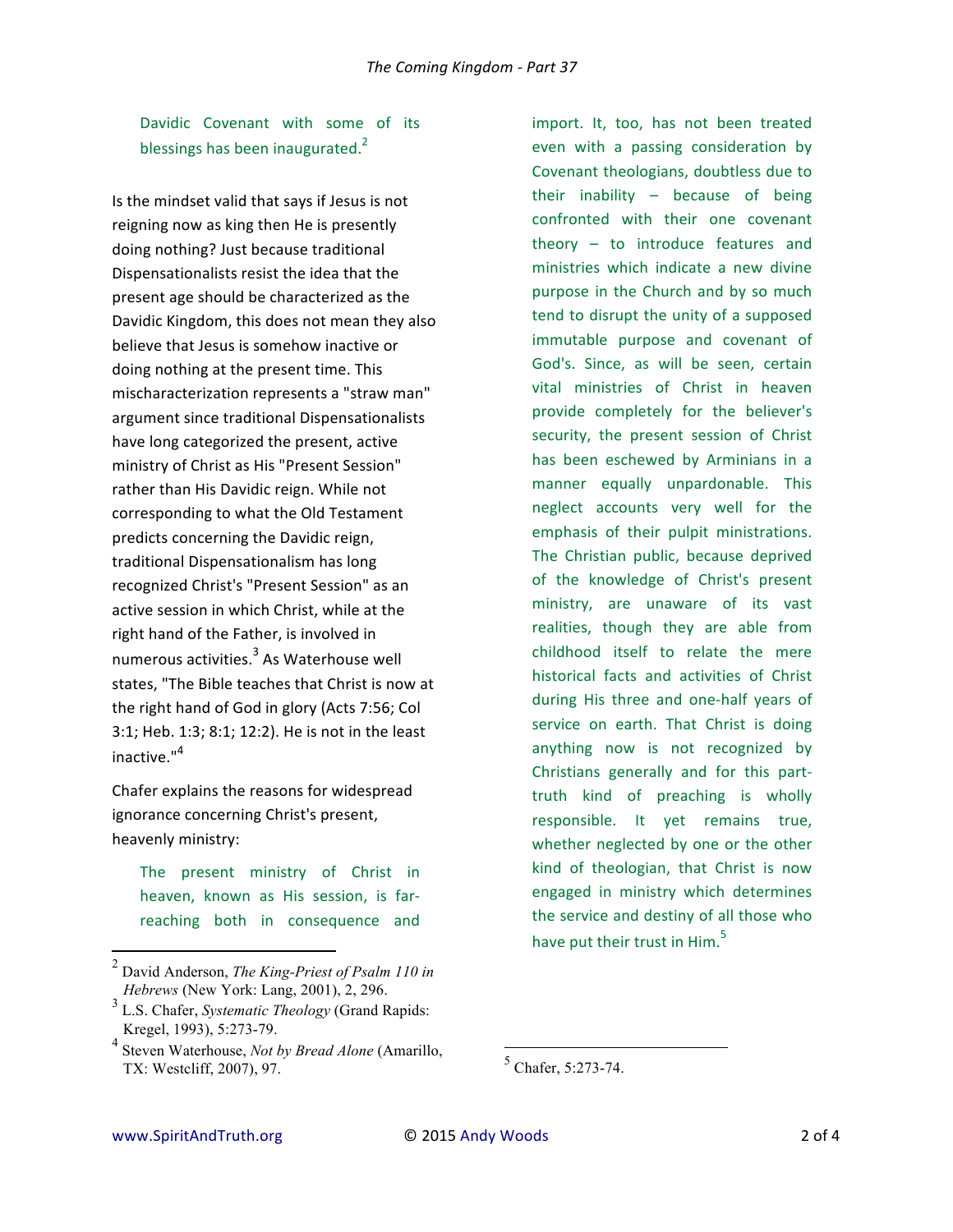## **CHRIST'S PRESENT SESSION**

Here is just a small sampling of some of the present activities in which Christ is now engaged. Just as Christ created all things (John 1:3), He currently sustains the very universe that He created (Col.  $1:16-17$ ). In His current position of glory (John 17:5), He has also been appointed by the Father as head over all things relative to His body the Church (Eph. 1:22-23; Col. 1:18). In this position, He functions as husband of His bride the Church (Eph. 5:22-33), and occupies the position as the Church's builder (Matt. 16:18). The Book of Acts, which documents both the birth and growth of the early Church, demonstrates His effectiveness as the Church's architect. "So then, those who had received his word were baptized; and that day there were added about three thousand souls" (Acts 2:41); "And the Lord was adding to their number day by day those who were being saved" (Acts 2:47); "But many of those who had heard the message believed; and the number of the men came to be about five thousand" (Acts 4:4); "And all the more believers in the Lord, multitudes of men and women, were constantly added to their number" (Acts 5:14); "Simeon has related how God first concerned Himself about taking from among the Gentiles a people for His name" (Acts 15:14). Acts abounds in both clear (Acts) 2:47; 6:7; 9:31; 12:24; 16:5; 19:20; 28:30-31) and sometimes less clear (Acts 1:15; 2:41; 4:4, 31; 5:14, 42; 8:25, 40; 11:21; 13:49; 17:6) progress reports evidencing Christ's vigorous present activity as the Church's builder.

Beyond this, Christ is the present bestower of spiritual gifts to all members of His body the Church. According to Ephesian 4:7-12, "But to each one of us grace was given according to

the measure of Christ's gift. Therefore it says, 'WHEN HE ASCENDED ON HIGH, HE LED CAPTIVE A HOST OF CAPTIVES, AND HE GAVE GIFTS TO MEN'...And He gave some as apostles, and some *as* prophets, and some *as* evangelists, and some *as* pastors and teachers, for the equipping of the saints for the work of service, to the building up of the body of Christ." These spiritual gifts, which are sovereignly bestowed by God (1 Cor. 12:11; Heb. 2:4), are Spiritempowered abilities for the express purpose of serving Christ primarily within the context of His local Church (1 Cor. 12; Rom. 12:3-8; 1 Pet. 4:10-11). In addition, Christ is active in His present position as High Priest after the order of Melchizedek (Heb. 6:20) in continually interceding for the saints. The ministry of intercession that He began during His earthly ministry (John 17:9, 20), He now continues at the Father's right hand (Rom. 8:34). Thus, Hebrews 7:25 explains, "Therefore He is able also to save forever those who draw near to God through Him, since He always lives to make intercession for them." Moreover, when the Christian sins  $(1$  John 1:8), Christ as High Priest is also active in forgiving such sin as the believer confesses it to Him (1 John 1:9). Christ does so not for the purpose of restoring the believer's position or standing before God, which is inalterable, but rather for the purpose of restoring the believer's fellowship with God. Chafer explains, "The effect of the Christian's sin upon himself is that he loses his fellowship with God, his joy, his peace, and his power. On the other hand, these experiences are restored in infinite grace on the sole ground that he confesses his sin (1 John 1:9)." $^6$  It is in this sense that Christ also presently functions

<u> 1989 - Jan Samuel Barbara, margaret e</u>

 $<sup>6</sup>$  Ibid., 5:277.</sup>